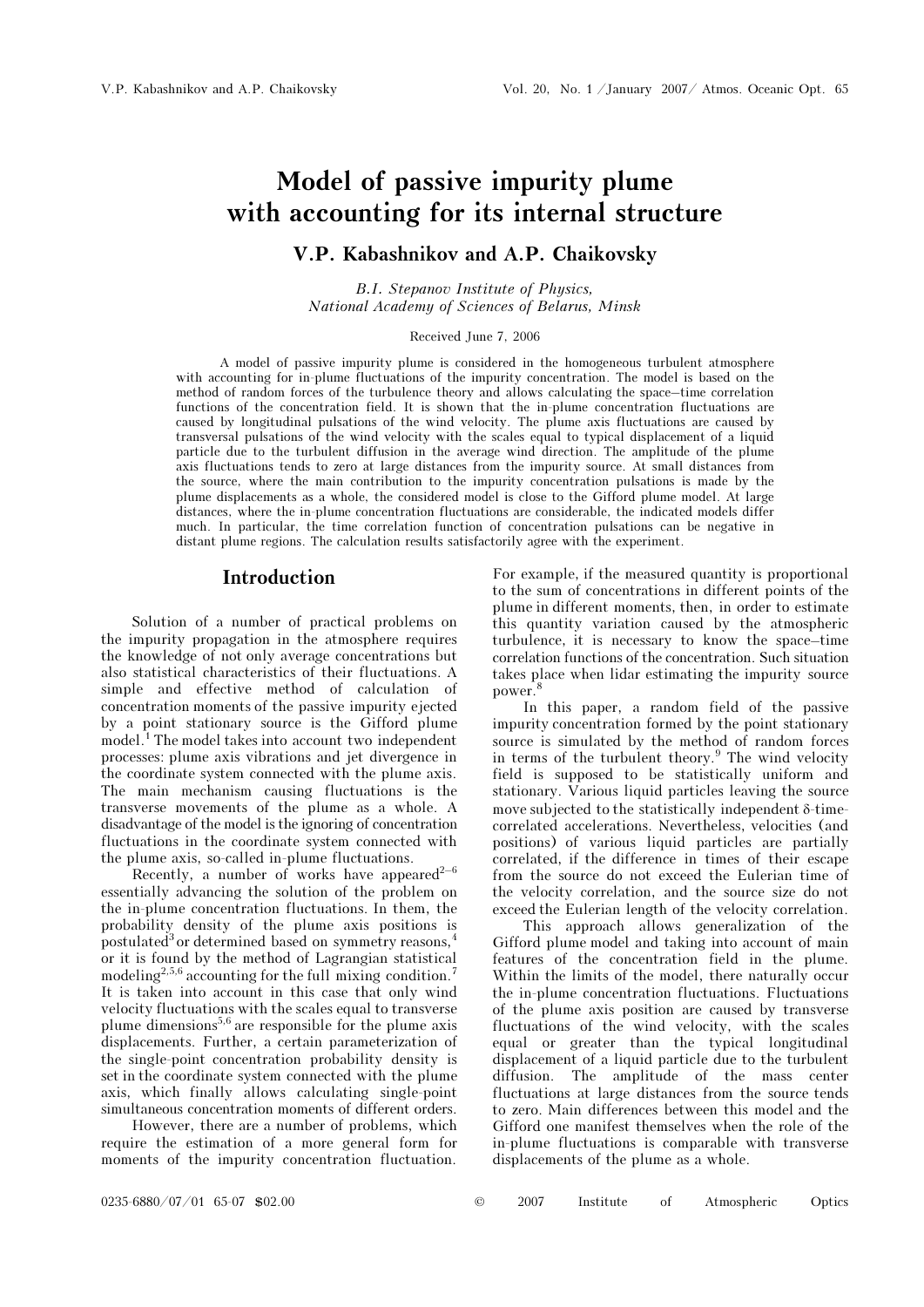## Basic equations

For the statistical description of the gas motion in the turbulent flow, we use the Lagrange approach and, according to Ref. 9, consider that motion of a single liquid particle is submitted to the stochastic Langevin equation

$$
\frac{\mathrm{d}v}{\mathrm{d}t} = -\lambda v + f(t),\tag{1}
$$

where  $v$  is one of the Cartesian velocity components;  $\lambda^{-1}$  is the Lagrange time of the velocity correlation; t is the time;  $f(t)$  is the component of the random statistically stationary δ-time-correlated force per unit of liquid mass

$$
\overline{f(t+s)f(s)} = 2\,\overline{v^2}\lambda\delta(t) \tag{2}
$$

 $(\delta(t))$  is the Dirac delta-function).

Let us introduce the Cartesian coordinate system with the  $x$ -axis along the average wind direction and vertical z-axis. Denote the pulsation components of  $x-$ ,  $y-$ ,  $z$ -velocity components by  $u, v, w$ , respectively. The distribution of liquid particles by space and velocities matching Eqs. (1) and (2), is described by the Fokker–Planck equation.<sup>10</sup> Let us deal with rather high sources, in order to consider the atmospheric layer, where the impurity scatters, approximately homogeneous. In this case, the function of liquid particles distribution over space and velocities at a fixed initial velocity is normal within time  $\alpha$  after escaping the point source and determined by moments of coordinates and velocities of the first and the second orders.

The average impurity concentration is known to be proportional to the probability density of the liquid particle coordinate.<sup>10,11</sup> Accounting for the abovementioned distribution normality of the liquid particle coordinates, the integral η of concentration along the sounding path parallel to  $y$  at the moment  $t$  at the point  $x, z$  at the fixed initial velocity, can be written in the following way:

$$
\eta(t,x,z) = \int Q(y',z')dy' dz' \int_0^{\infty} \frac{d\alpha}{2\pi\sqrt{\Delta x^2(\alpha)}\Delta z^2(\alpha)} \times
$$

$$
\times \exp\left\{-\frac{\left[x - U\alpha - u(t - \alpha, y', z')T_u(\alpha)\right]^2}{2\Delta x^2(\alpha)}\right\} \times
$$

$$
\times \exp\left\{-\frac{\left[z - z' - w(t - \alpha, y', z')T_w(\alpha)\right]^2}{2\Delta z^2(\alpha)}\right\}.
$$
(3)

Here  $O(y', z')$  is the impurity flow distribution in the initial plume cross section  $(x = 0)$ , free of the influence of the initial temperature and outflow velocity; U is the average wind velocity;  $u(t', y', z')$  and  $w(t', y', z')$ 

are fluctuations of  $x$ - and  $z$ -components of the wind<br>velocity in the time  $t'$  at the point 0,  $y'$ ,  $z'$ ;<br> $T_u(\alpha) = \lambda_u^{-1} \Big[ 1 - \exp(-\lambda_u \alpha) \Big]$ ; (4) velocity in the time  $t'$  at the point 0,  $y'$ ,  $z'$ ;

$$
T_u(\alpha) = \lambda_u^{-1} \Big[ 1 - \exp(-\lambda_u \alpha) \Big];\tag{4}
$$

$$
\overline{\Delta x^2(\alpha)} = 2\lambda_u^{-2} \overline{u^2} \times
$$

$$
\times \big[\lambda_u \alpha - 1.5 + 2 \exp(-\lambda_u \alpha) - 0.5 \exp(-2\lambda_u \alpha)\big].
$$
 (5)

Parameters  $T_w$  and  $\overline{\Delta z^2}$  are determined by analogy with Eqs. (4) and (5), where  $\lambda_u$  and  $\overline{u^2}$  are substituted by  $\lambda_{\infty}$  and  $\overline{\omega^2}$ , respectively.

Assuming that the impurity flow distribution in the initial cross section can be approximated by the Gaussian function

$$
Q(y,z) = \frac{M}{2\pi R_y R_z} \exp\left[-\frac{y^2}{2R_y^2} - \frac{z^2}{2R_z^2}\right],
$$
 (6)

where *M* is the impurity flow;  $R_y$  and  $R_z$  are the rootmean-square dimensions of the initial cross section along axes  $y$  and  $z$ , being much smaller than Eulerian velocity correlation lengths, the expression (3) can be presented in the following way:

$$
\eta(t, x, z) = \int_{0}^{\infty} \frac{M d\alpha}{2\pi \sqrt{\Delta x^{2}(\alpha)} \left(\Delta z^{2}(\alpha) + R_{z}^{2}\right)} \times
$$

$$
\times \exp\left\{-\frac{\left[x - U\alpha - u(t - \alpha)T_{u}(\alpha)\right]^{2}}{2\Delta x^{2}(\alpha)} - \frac{\left[z - w(t - \alpha)T_{w}(\alpha)\right]^{2}}{2\left(\Delta z^{2}(\alpha) + R_{z}^{2}\right)}\right\},\tag{7}
$$

 $(u(t')$  and  $w(t')$  are the fluctuation components of the wind velocity at the moment  $t'$  in the center of the initial cross section). Further, the integral η of the concentration along the sounding path will be termed the integral concentration.

Let pulsation components of the wind velocity be characterized by the normal distribution. Then the integrated concentration averaged by initial velocities takes the form

$$
\overline{\eta}(x,z) = \int_{0}^{\infty} \frac{M d\alpha}{2\pi\sqrt{K(\alpha) L(\alpha)}} \exp\left\{-\frac{(x - U\alpha)^2}{2K(\alpha)} - \frac{z^2}{2L(\alpha)}\right\}.
$$
 (8)

Here

$$
K(\alpha) = \overline{\Delta x^2}(\alpha) + \overline{u^2} T_u^2(\alpha); \tag{9}
$$

$$
L(\alpha) = \overline{\Delta z^2}(\alpha) + R_z^2 + L_{12}(t, \alpha, t, \alpha), \qquad (10)
$$

$$
L_{12}(t_1,\alpha_1,t_2,\alpha_2)=T_w(\alpha_1)T_w(\alpha_2)\overline{w(t_1-\alpha_1)w(t_2-\alpha_2)}.\text{(11)}
$$

Covariance of the integrated concentrations is determined by the expression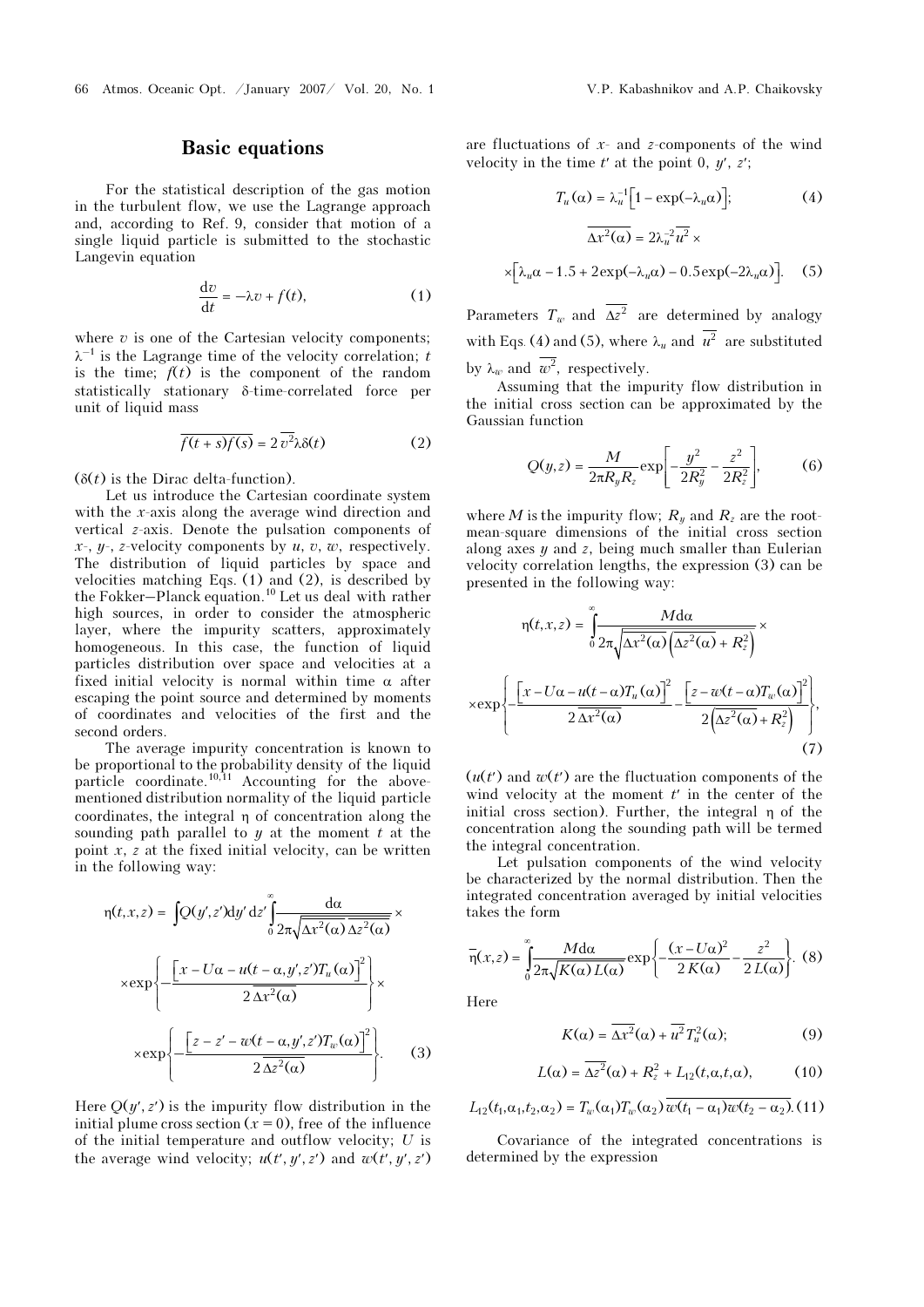$$
\overline{n(t_1, x_1, z_1)} \overline{n(t_2, x_2, z_2)} = \int_0^\infty \int_0^\infty \frac{M^2 \, d\alpha_1 d\alpha_2}{4\pi^2 \sqrt{\left[K(\alpha_1)K(\alpha_2) - K_{12}^2(t_1, \alpha_1, t_2, \alpha_2)\right] \left[L(\alpha_1) L(\alpha_2) - L_{12}^2(t_1, \alpha_1, t_2, \alpha_2)\right]}} \times \exp\left\{-\frac{\left(x_1 - U\alpha_1\right)^2 K(\alpha_2) + \left(x_2 - U\alpha_2\right)^2 K(\alpha_1) - 2\left(x_1 - U\alpha_1\right)\left(x_2 - U\alpha_2\right) K_{12}(t_1, \alpha_1, t_2, \alpha_2)\right]}{2\left[K(\alpha_1)K(\alpha_2) - K_{12}^2(t_1, \alpha_1, t_2, \alpha_2)\right]}\right\} \times \exp\left\{-\frac{z_1^2 L(\alpha_2) + z_2^2 L(\alpha_1) - 2z_1 z_2 L_{12}(t_1, \alpha_1, t_2, \alpha_2)}{2\left[L(\alpha_1) L(\alpha_2) - L_{12}^2(t_1, \alpha_1, t_2, \alpha_2)\right]}\right\},\tag{12}
$$

where  $K_{12}(t_1, \alpha_1, t_2, \alpha_2)$  is determined by analogy with Eq. (11), when replacing  $w$  by  $u$ .

If to neglect the fluctuations of longitudinal velocity  $(\sqrt{u^2} = 0)$ , in the expressions (8) and (12), we shall come to Gifford's meandering plume model<sup>1</sup>:

$$
\overline{\eta}(x_1, z) = \frac{M}{U \sqrt{2\pi L(\overline{\alpha}_1)}} \exp\left\{-\frac{z^2}{2L(\overline{\alpha}_1)}\right\},\qquad(13)
$$

$$
\overline{\eta(t_1, x_1, z_1)} \eta(t_2, x_2, z_2) =
$$

$$
= \frac{M^2}{U^2 2\pi \sqrt{\left[L(\overline{\alpha}_1) L(\overline{\alpha}_2) - L_{12}^2(t_1, \overline{\alpha}_1, t_2, \overline{\alpha}_2)\right]}} \times \exp\left\{-\frac{z_1^2 L(\overline{\alpha}_2) + z_2^2 L(\overline{\alpha}_1) - 2z_1 z_2 L_{12}(t_1, \overline{\alpha}_1, t_2, \overline{\alpha}_2)}{2\left[L(\overline{\alpha}_1) L(\overline{\alpha}_2) - L_{12}^2(t_1, \overline{\alpha}_1, t_2, \overline{\alpha}_2)\right]}\right\},\qquad(14)
$$

where  $\overline{\alpha}_i = x_i / U$  ( $i = 1, 2$ ).

Equations (13) and (14) are valid at small distances from the source under the condition

$$
G \equiv \xi_w \sqrt{\Delta x^2 (x/U)} / U \ll 1 \tag{15}
$$

 $(\xi_w^{-1})$  is the Eulerian vertical velocity correlation time), which allows ignoring longitudinal fluctuations of the wind velocity. The condition (15) can be obtained from Eq. (3), taking into account that the integration interval in Eq. (3) over  $\alpha$  is limited by the interval  $\Delta \alpha \approx \sqrt{\Delta x^2 (x/U)} / U$ . If the given interval is much less than the Eulerian vertical velocity correlation time  $\xi_w^{-1}$ , then the change in vertical velocity  $w(t - \alpha)$ within the limits of integration can be ignored. It allows one to approximate integration of Eq. (3) over  $\alpha$  and after averaging by initial velocities come to Eqs. (13) and (14).

## In-plume concentration fluctuations

An instantaneous value of the mass center  $z_c$  for the transverse concentration distribution is determined by the following expression:

$$
z_{\rm c}(x,t) \equiv \int z \, \eta(t,x,z) \, {\rm d}z \Big/ \int \! \eta(t,x,z) \, {\rm d}z =
$$

$$
= \int_{0}^{\infty} \frac{d\alpha \left[ w(t-\alpha)T_w(\alpha) \right]}{\sqrt{\Delta x^2(\alpha)}} \exp \left\{ -\frac{\left[ x - U\alpha - u(t-\alpha)T_u(\alpha) \right]^2}{2\Delta x^2(\alpha)} \right\} / \int_{0}^{\infty} \frac{d\alpha}{\sqrt{\Delta x^2(\alpha)}} \exp \left\{ -\frac{\left[ x - U\alpha - u(t-\alpha)T_u(\alpha) \right]^2}{2\Delta x^2(\alpha)} \right\}. \text{ (16)}
$$
\nAfter having passed to the coordinate system connected with the mass center  $\tilde{z} = z - z_c(x, t)$ , and

After having passed to the coordinate system  $\int_0^1 \sqrt{\Delta x^2(\alpha)}$   $\int_0^1$ <br>After having passed to<br>connected with the mass cer<br>substituting equations  $z = \tilde{z}$ substituting equations  $z = \tilde{z} + z_c(x, t)$  and (16) into Eq. (7), we obtain the expression for the instantaneous concentration, being a complex functional of velocity fluctuations, whose strict averaging is hardly possible. For practical estimations, one can use the fact that an instantaneous value of mass center (16) is a certain vertical displacement of a liquid particle averaged over the finite time interval. Approximately, it can be presented as:

$$
z_{\rm c}(x,t) \approx \frac{1}{2\Delta\alpha} \int_{\alpha-\Delta\alpha}^{\overline{\alpha}+\Delta\alpha} w(t-\alpha') T_w(\alpha') d\alpha', \qquad (17)
$$

where

$$
\overline{\alpha} = x/U; \quad \Delta \alpha = \sqrt{2 \overline{\Delta x^2(x/U)}}/U. \quad (18)
$$

As it follows from Eqs. (17) and (18), the transverse fluctuations of the wind velocity are responsible for the mass center displacements with the spatial scales equal to the typical longitudinal displacement of a liquid particle owing to the turbulent diffusion  $(\overline{\Delta x^2})^{1/2}$ . Substituting Eq. (17) into Eq. (7), we found that the average integral concentration and the covariance of the integral concentrations in the coordinate system connected with the plume mass center, are determined according to the Eqs. (8) and we found that the average integral concentration<br>the covariance of the integral concentrations is<br>coordinate system connected with the plume<br>center, are determined according to the Eqs. (8)<br>(12) with substitution of z by (12) with substitution of z by  $\tilde{z}$ ,  $L(\alpha)$  by  $\tilde{L}(\alpha)$  and the covariance of the integral concentration<br>coordinate system connected with the p<br>center, are determined according to the E<br>(12) with substitution of z by  $\tilde{z}$ ,  $L(\alpha)$  by<br> $L_{12}(t_1, \alpha_1, t_2, \alpha_2)$  by  $\tilde{L}_{12}(t_1, \$ determined according to the Ec<br>substitution of z by  $\tilde{z}$ ,  $L(\alpha)$  by<br> $z_1, \alpha_2$ ) by  $\tilde{L}_12(t_1, \alpha_1, t_2, \alpha_2)$ , where<br> $\tilde{L}(\alpha) = \overline{\Delta z^2}(\alpha) + \tilde{L}_12(t, \alpha, t, \alpha) + R_z^2$ , )<br>.<br>.

$$
L_{12}(t_1, \alpha_1, t_2, \alpha_2) \text{ by } \tilde{L}_{12}(t_1, \alpha_1, t_2, \alpha_2), \text{ where}
$$
\n
$$
\tilde{L}(\alpha) = \overline{\Delta z^2}(\alpha) + \tilde{L}_{12}(t, \alpha, t, \alpha) + R_z^2,
$$
\n
$$
\tilde{L}_{12}(t_1, \alpha_1, t_2, \alpha_2) =
$$
\n
$$
= \overline{\left(z_c(x, t_1) - w(t_1 - \alpha_1)T_w(\alpha_1)\right)\left(z_c(x, t_2) - w(t_2 - \alpha_2)T_w(\alpha_2)\right)} =
$$
\n
$$
= L_{12}(t_1, \alpha_1, t_2, \alpha_2) + \frac{1}{4\Delta\alpha^2} \int_{\alpha - \Delta\alpha}^{\overline{\alpha} + \Delta\alpha} \frac{\overline{\alpha} + \Delta\alpha}{\overline{\alpha} - \Delta\alpha} \int_{\alpha - \Delta\alpha}^{\overline{\alpha} + \Delta\alpha} L_{12}(t_1, \alpha', t_2, \alpha'') d\alpha' d\alpha'' -
$$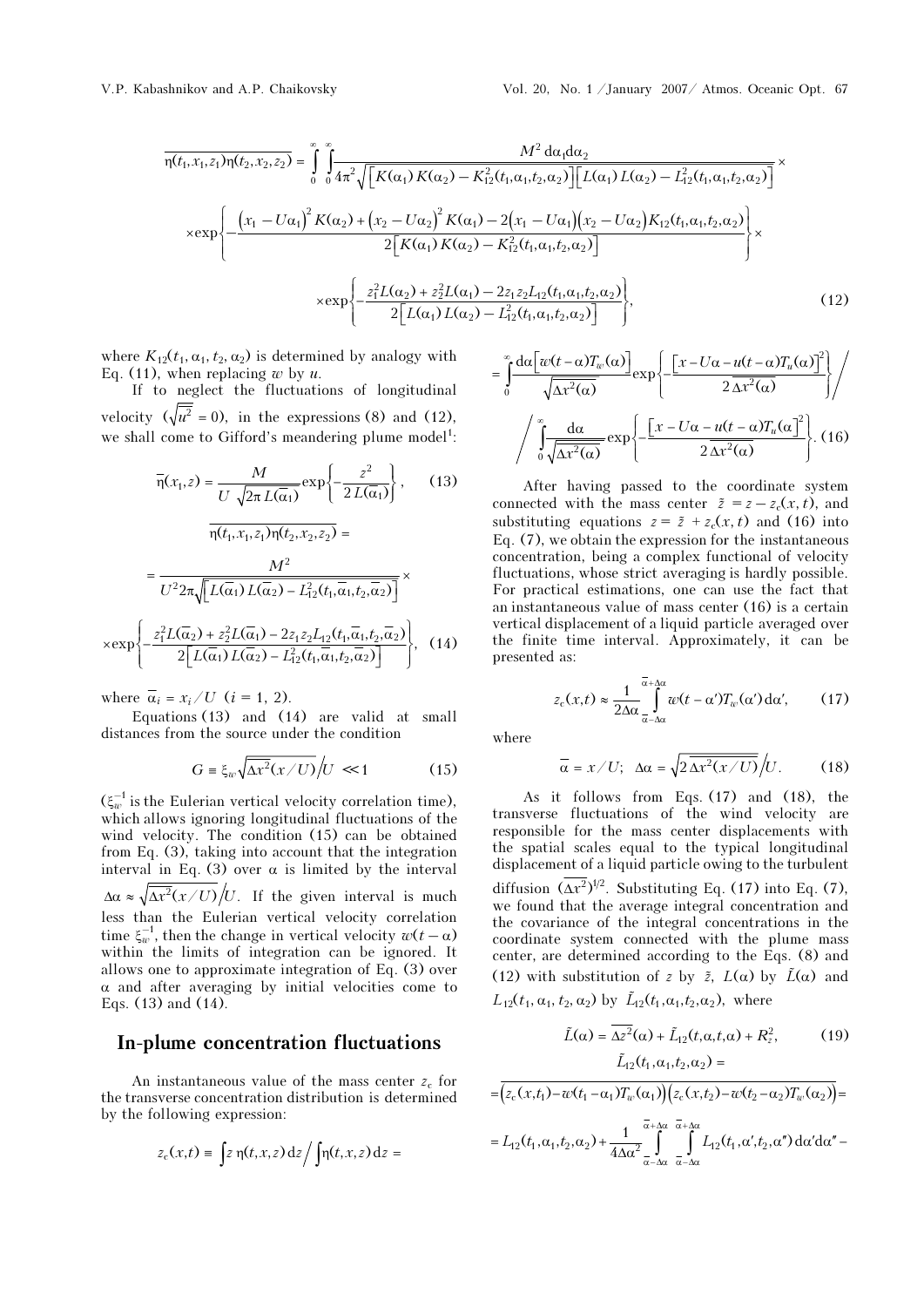$$
-\frac{1}{2\Delta\alpha} \int_{\alpha-\Delta\alpha}^{\overline{\alpha}+\Delta\alpha} L_{12}(t_1,\alpha',t_2,\alpha_2) d\alpha'-
$$

$$
-\frac{1}{2\Delta\alpha} \int_{\alpha-\Delta\alpha}^{\overline{\alpha}+\Delta\alpha} L_{12}(t_1,\alpha_1,t_2,\alpha') d\alpha'.
$$
(20)

For simplicity, the expression (20) is written only for  $x_1 = x_2 = x$ .

The average value of the mass center of the transverse concentration distribution is equal to zero and, as follows from Eqs. (17) and (11), the dispersion is determined as

$$
\overline{z_c^2(t,x)} \approx \frac{1}{4\Delta\alpha^2} \int\limits_{-\alpha-\Delta\alpha}^{\overline{\alpha}+\Delta\alpha} \int\limits_{-\alpha-\Delta\alpha}^{\overline{\alpha}+\Delta\alpha} L_{12}(t,\alpha',t,\alpha'') d\alpha' d\alpha''. (21)
$$

As follows from Eqs. (21), (19), (4) and (5), the dispersion of plume axis displacements  $z_c^2$  at large distances decreases following  $x^{-1/2}$ . Thus,  $\tilde{L}_{12}$  tends to  $L_{12}$ , i.e., the resulting concentration fluctuations become completely in-plume. When no longitudinal pulsations of the wind velocity exists (at  $\sqrt{u^2} = 0$ ),  $L_{12}$ , i.e., the resulting<br>become completely in-p<br>pulsations of the wind<br>hence  $\tilde{L}_{12}(t_1,\overline{\alpha},t_2,\overline{\alpha})=0$ . hence  $\tilde{L}_1(t_1, \alpha, t_2, \alpha) = 0$ . Expressions (13) and (14) being valid in this case, show that the average product of concentrations (14) is equal to the product of the averages (13) and there are no in-plume fluctuations.

 Figure 1 presents the root-mean-square amplitudes of relative fluctuations for the integral concentration in the fixed coordinate system as the distance function  $x$  from the impurity source for two distances from the average position of jet axis  $z = 0$  and  $z = \sqrt{L(x/U)}$ , calculated in two ways: taking into account longitudinal pulsations of wind velocity (by Eqs.  $(8)$  and  $(10)$ ) and ignoring them (by Eqs.  $(13)$ ) and (14)). The fluctuation amplitudes calculated by the models  $(7)$ ,  $(10)$  and  $(17)$ ,  $(18)$  approximately coincide at small distances. The fluctuation maximum is found approximately in the cross section, where the ratio of the root-mean-square displacement of the plume axis to its cross sectional dimension is maximal. Figure 1 also presents the root-mean-square fluctuation amplitudes in the coordinate system connected with the ratio of the root-mean-square displacement of the plume axis to its cross sectional dimension is maximal.<br>Figure 1 also presents the root-mean-square fluctuation amplitudes in the coordinate system connected with mass that in-plume fluctuations, small near the source, become dominating at large distances.

The fluctuation dispersion of the concentration integral by z in the ground jet with recording of horizontal meandering and separation of in-plume fluctuations was experimentally investigated.<sup>12</sup> Figure 2 presents the comparison of the full-scale measurement data $12$  with calculation results of the integrated concentration fluctuations in the fixed coordinate system on the average jet axis and in the coordinate system connected with the plume mass center, on its instantaneous axis.



Fig. 1. Root-mean-square pulsation amplitude of the integral concentration attributed to the local average integral concentration depending on the distance from the source in fixed (solid and dashed lines) and moving coordinate systems connected with meandering jet axis (dot-dashed lines). Solid lines denote calculation by Eqs. (8) and (12), dashed lines denote calculation by Eqs. (13) and (14), dot-dashed lines denote calculation by Eqs. (8) and (12) allowing for Eqs. (19) and (20): on the plume axis at  $z = 0$  (a), at a distance  $z = \sqrt{L(x/U)}$  from the axis (b). The calculations were made at  $U = 4 \text{ m/s}, \ \sqrt{u^2} = 0.4 \text{ m/s}, \ \sqrt{w^2} = 0.3 \text{ m/s}, \ \lambda_u^{-1} =$  $= 240 \text{ s}, \ \lambda_w^{-1} = 90 \text{ s}, \ \xi_u^{-1} = 40 \text{ s}, \ \xi_w^{-1} = 20 \text{ s}, \ R_z = 1 \text{ m}.$ 



Fig. 2. Root-mean-square pulsation amplitude of the integral concentration on the jet axis attributed to the local average integral concentration depending on the distance from the source in the fixed (solid lines and dark circles) and unfixed coordinate system connected with meandering jet axis (dot-<br>dash lines and light circles). Circles denote the experiment,<sup>12</sup> solid lines denote the calculation by Eqs. (8) and (12), dotdash lines denote calculation by Eqs. (8) and (12) with regard for Eqs. (19) and (20). The calculations were made at  $U = 4 \text{ m/s}, \ \sqrt{\overline{u^2}} = 0.4 \text{ m/s}, \ \sqrt{\overline{v^2}} = 0.4 \text{ m/s}, \ \lambda_u^{-1} = 240 \text{ s}, \ \lambda_v^{-1} =$ = 240 s,  $\xi_u^{-1}$  = 40 s,  $\xi_v^{-1}$  = 40 s,  $R_y$  = 1 m.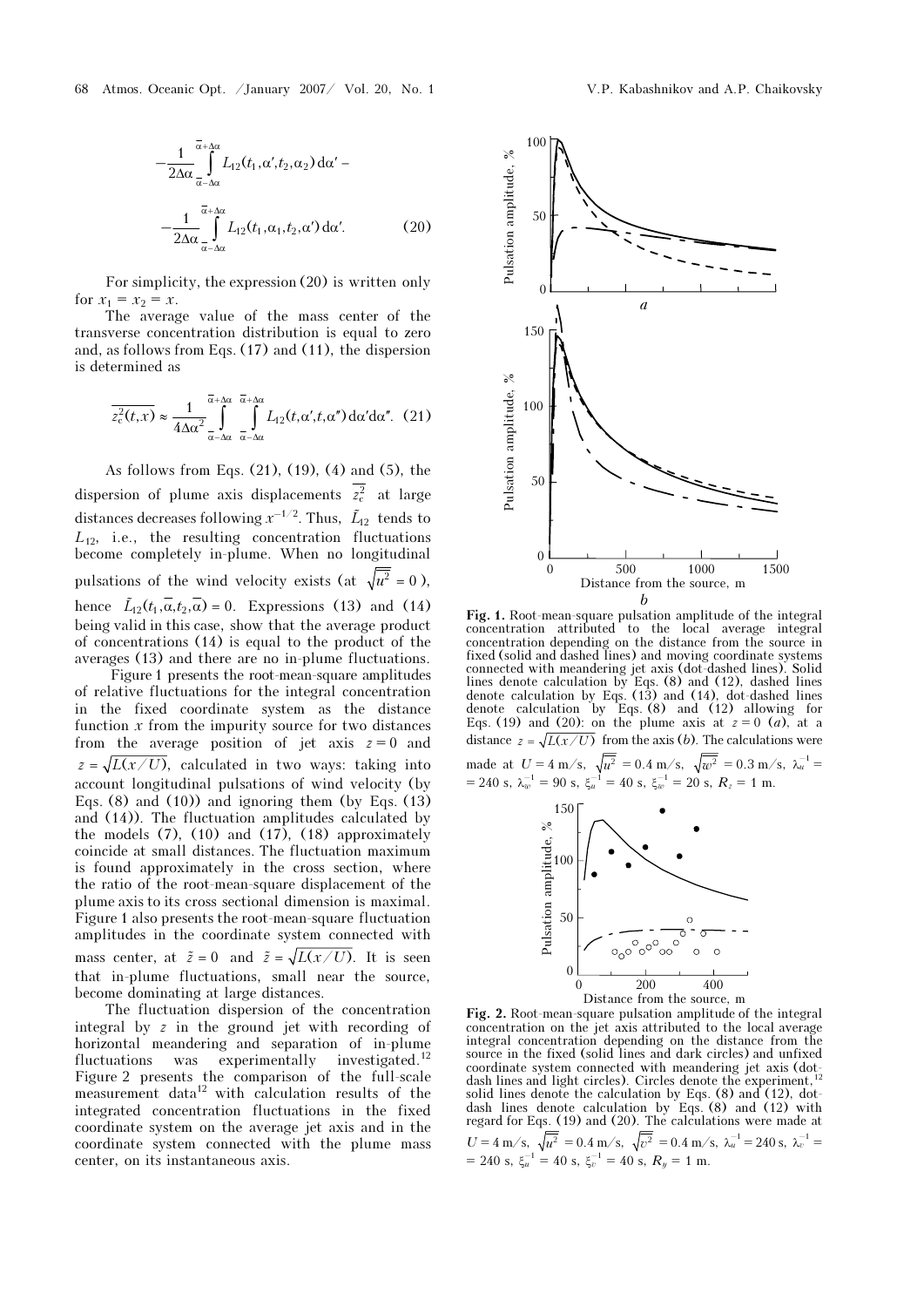Figure 3 presents the root-mean-square fluctuations of the integrated concentration averaged by the plume axis from 50 up to 350 m depending on the distance from the average plume axis normalized to the plumehalf-width.



Fig. 3. Root-mean-square pulsation amplitude of the integral concentration as a function of the distance from the jet axis normalized to the average jet half-width in the fixed (upper lines and dark circles) and unfixed coordinate systems connected with meandering jet axis (lower lines and light circles) attributed to the local  $(a)$  and axial  $(b)$  average concentrations. The circles denote the experiment, $^{12}$  upper lines denote calculation by Eqs. (8) and (12), lower lines denote calculation by Eqs. (8) and (12) allowing for Eqs. (19) and (20). The calculations were made at the same initial data as for Fig. 2.

Figure 3a presents the root-mean-square fluctuations attributed to the local average values of the integrated concentration, and Fig.  $3b -$  to the axial average values of the integrated concentration. Data on meteorological conditions during the experiment are absent in Ref. 12, therefore, in calculations we used the typical values of input parameters. $^{13,14}$  Nevertheless, the calculation results on the whole satisfactorily agree with the experiment. Unlike Refs. 2–6, where the relative in-plume fluctuations are assumed independent of the transverse coordinates, the Ref. 12 and our calculations (Fig.  $3a$ ) confirm that such dependence exists and it is expressed rather clearly.

## Correlation functions

For rather large distances from the initial plume cross section, when the inequality sign in the

condition (15) changes to the opposite one and the following relations are fulfilled following relations are fulfilled

$$
\operatorname{Max}\left[\xi_u^{-1}, \xi_w^{-1}\right] \ll \operatorname{Min}\left[\sqrt{K(x/U)}/U, \sqrt{L(x/U)}/U\right]; (22)
$$

$$
K_{12}(t, t, x/U, x/U) \ll K(x/U);
$$

$$
L_{12}(t, t, x/U, x/U) \ll L(x/U),
$$
 (23)

the correlation function can be found analytically. Accounting for Eq. (23), expand Eq. (12) into a series by  $K_{12}$ ,  $L_{12}$  and limiting by the linear approximation, obtain

$$
\frac{1}{\eta(t, x, z)\eta(t + \Delta t, x, z)} \approx
$$
\n
$$
\approx \int_{0}^{\infty} \int_{0}^{\infty} d\alpha_{1} d\alpha_{2} \Big[ 4\pi^{2} \big( K(\alpha_{1}) K(\alpha_{2}) L(\alpha_{1}) L(\alpha_{2}) \big) \Big]^{-1/2} \times
$$
\n
$$
\times \exp \Big\{ -0.5 \Big[ (x - U\alpha_{1})^{2} K^{-1}(\alpha_{1}) + (x - U\alpha_{2})^{2} K^{-1}(\alpha_{2}) +
$$
\n
$$
+ z^{2} L^{-1}(\alpha_{1}) + z^{2} L^{-1}(\alpha_{2}) \Big] \times
$$
\n
$$
\times \Big\{ 1 + \frac{(x - U\alpha_{1})(x - U\alpha_{2}) K_{12}(t + \Delta t, \alpha_{1}, t, \alpha_{2})}{K(\alpha_{1}) K(\alpha_{2})} +
$$
\n
$$
+ \frac{z^{2} L_{12}(t + \Delta t, \alpha_{1}, t, \alpha_{2})}{L(\alpha_{1}) L(\alpha_{2})} \Big\}. \tag{24}
$$

Functions  $K_{12}$ , and  $L_{12}$ , proportional to the Eulerian correlation functions, differ from zero only at  $|t_1-\alpha_1-t_2+\alpha_2|\leq \xi_{u,w}^{-1}$  and, following Eq. (22), act as delta-functions  $\delta(t_1 - \alpha_1 - t_2 + \alpha_2)$  relative to other terms of the expansion. Therefore, the exact form of the Eulerian correlation function is not necessary for calculating integrals; it is enough to know the Eulerian correlation times. As a result, we obtain

$$
B(\Delta t) = \frac{\overline{\eta(t, x, z)\eta(t + \Delta t, x, z)}}{\overline{\eta(x, z)}\ \overline{\eta(x, z)}} - 1 =
$$
  

$$
= \frac{\exp(-\gamma^2)}{2\sqrt{\pi}} \left\{ (1 - 2\gamma^2) \frac{\overline{u^2} T_u^2(x \angle U) \xi_u^{-1} U}{K^{3/2}(x \angle U)} + \frac{2z^2 \overline{w^2} T_w^2(x \angle U) \xi_w^{-1} U}{L^2(x \angle U) K^{1/2}(x \angle U)} \right\},
$$
(25)

where

$$
\gamma = \Delta t \, U \big/ 2K^{1/2} (x/U). \tag{26}
$$

As it follows from Eqs. (25) and (26), the time scale of the integral concentration correlation is equal to  $K^{1/2}(x/U)/U$ . The main contribution to the integrated concentration pulsations is made by the concentration inhomogeneities with longitudinal dimensions about  $K^{1/2}(x/U)$ , shifting with wind velocity relative to the observation point. At small distances from the plume axis, the integrated concentration pulsations of the impurity are caused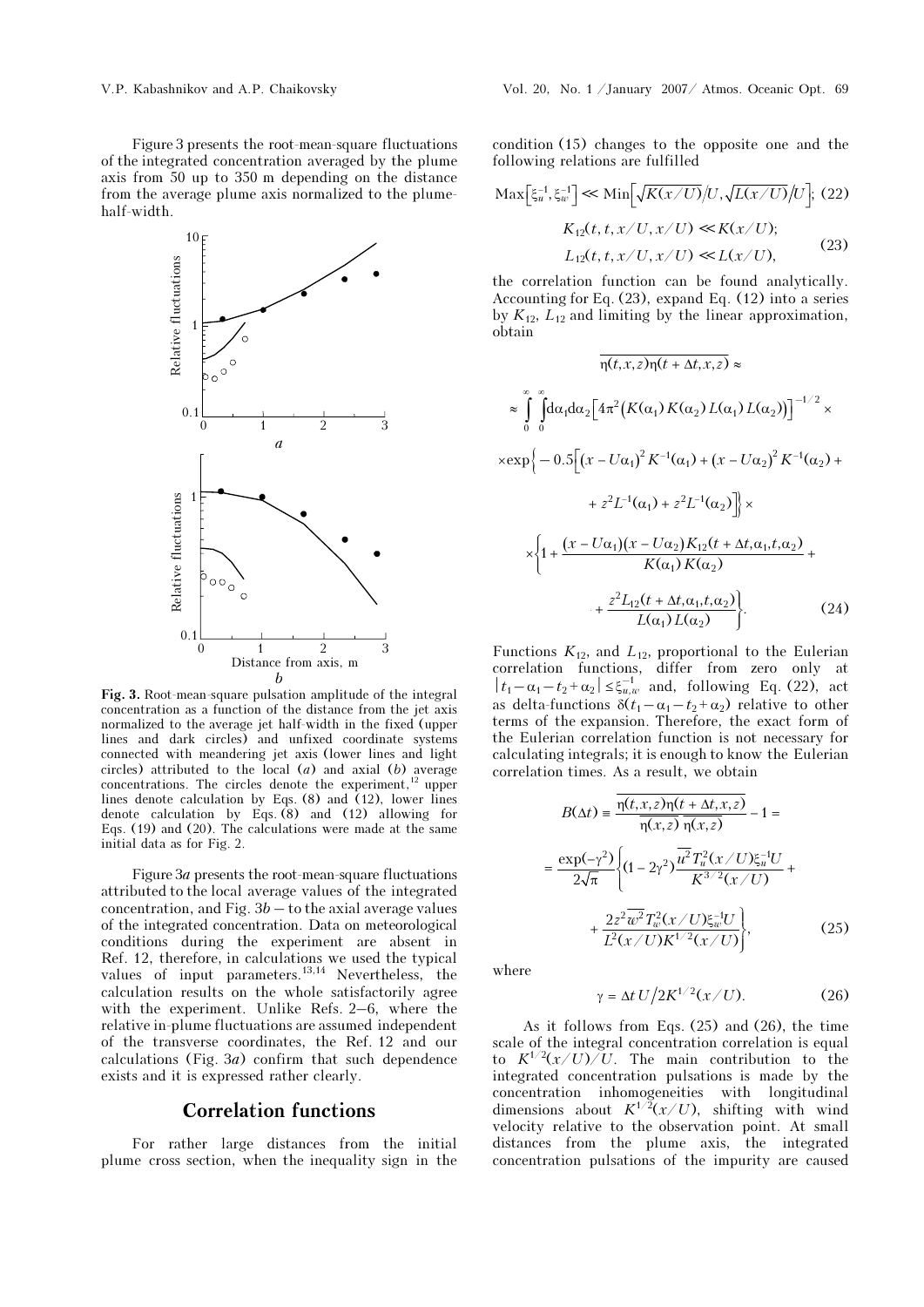only by longitudinal fluctuations of the wind velocity. However, the role of longitudinal velocity fluctuations in generation of the integral concentration pulsations is significant at all distances from the plume axis. The expression (25) also shows that correlation function near the plume axial region can be negative.

 In the absence of longitudinal fluctuations of wind velocity, the correlation function can be obtained through expanding Eq. (14) into a series by  $L_{12}$  up to the quadratic term inclusive:

$$
B(\Delta t) = \frac{z^2 L_{12}(t + \Delta t, x / U, t, x / U)}{L^2(x / U)} +
$$

$$
+ \frac{L_{12}^2(t + \Delta t, x / U, t, x / U)}{2L^2(x / U)} \Big[1 - z^2 / L(x / U)\Big]^2. (27)
$$



Fig. 4. Time correlation functions of pulsations of the integrated concentration on the averaged plume axis at  $z = 0$  (*a, c, e*) and at a distance  $z = \sqrt{L(x/U)}$  from the axis (*b*,  $d, f$  at different distances from the initial cross section: 50 m (a, b), 500 m (c, d), 1500 m (e, f). Solid lines denote calculation by Eqs. (8) and (12), dot lines denote calculation by Eqs. (13) and (14), dot-dash lines denote calculation by Eq. (25).

The expression (27) leads to the results much differing from those given by the formula (25), obtained with accounting for longitudinal fluctuations of the wind velocity. In particular, time scale of the correlation function (27) in the order of magnitude is equal to the Eulerian time scale  $\xi_w^{-1}$  of the wind velocity vertical component correlation, that, in view of Eq. (22), is much less than the time scale of the correlation function (25).

Time correlation functions of the integrated concentration calculated by Eqs.  $(8)$ ,  $(12)$ – $(14)$  for three distances from the source, are presented in Fig. 4.

 It is seen that at a distance of 50 m, characterized by the criterion  $G = 0.03$  under the chosen parameters and being considered small, the taking into account of the longitudinal pulsations weakly affects the results. At an intermediate distance of 500 m ( $G = 0.3$ ) and at a distance of 1500 m, where  $G = 0.7$ , accounting for longitudinal pulsations essentially affects the form of the correlation function and increases the time correlation scale by several times. The negative section of the correlation function appears at a distance of 500 m.

## Conclusion

Random field of the passive impurity concentration formed by the point stationary source in the statistically inhomogeneous medium and stationary atmosphere was simulated by the method of random forces in terms of the turbulent theory. This allowed taking into account of the in-plume concentration fluctuations and generalization of the Gifford plume model. It is shown that the division of concentration fluctuations into in-plume fluctuations and fluctuations caused by vibrations of the plume mass center is possible only when accounting for the longitudinal wind velocities. Fluctuations of the plume mass center position were caused by transverse fluctuations of the wind velocity with the scales equal to the typical displacement of a liquid particle due to the turbulent diffusion in the average wind direction. The wind velocity fluctuations of smaller scales are responsible for in-plume concentration fluctuations, i.e., for the concentration fluctuations in the coordinate system connected with the plume mass center. If to neglect the longitudinal pulsations of the wind velocity, the diffuse displacement of a liquid particle in the average wind direction becomes zero. The in-plume concentration fluctuations disappear and only vibrations of the plume mass center cause the concentration fluctuations in the plume. In this case, the considered model transforms into the Gifford plume model. The main differences of the given model from the Gifford model manifest themselves, when the role of in-plume fluctuations becomes comparable with the effect of transverse displacements of the plume as a whole. In particular, the fluctuation characteristics of the integral from the concentration over the plume transverse cross section do not depend on transverse displacements of the plume as a whole. They are determined only by the in-plume fluctuations and therefore, are not described by the Gifford model. Significant differences in pulsation characteristics of